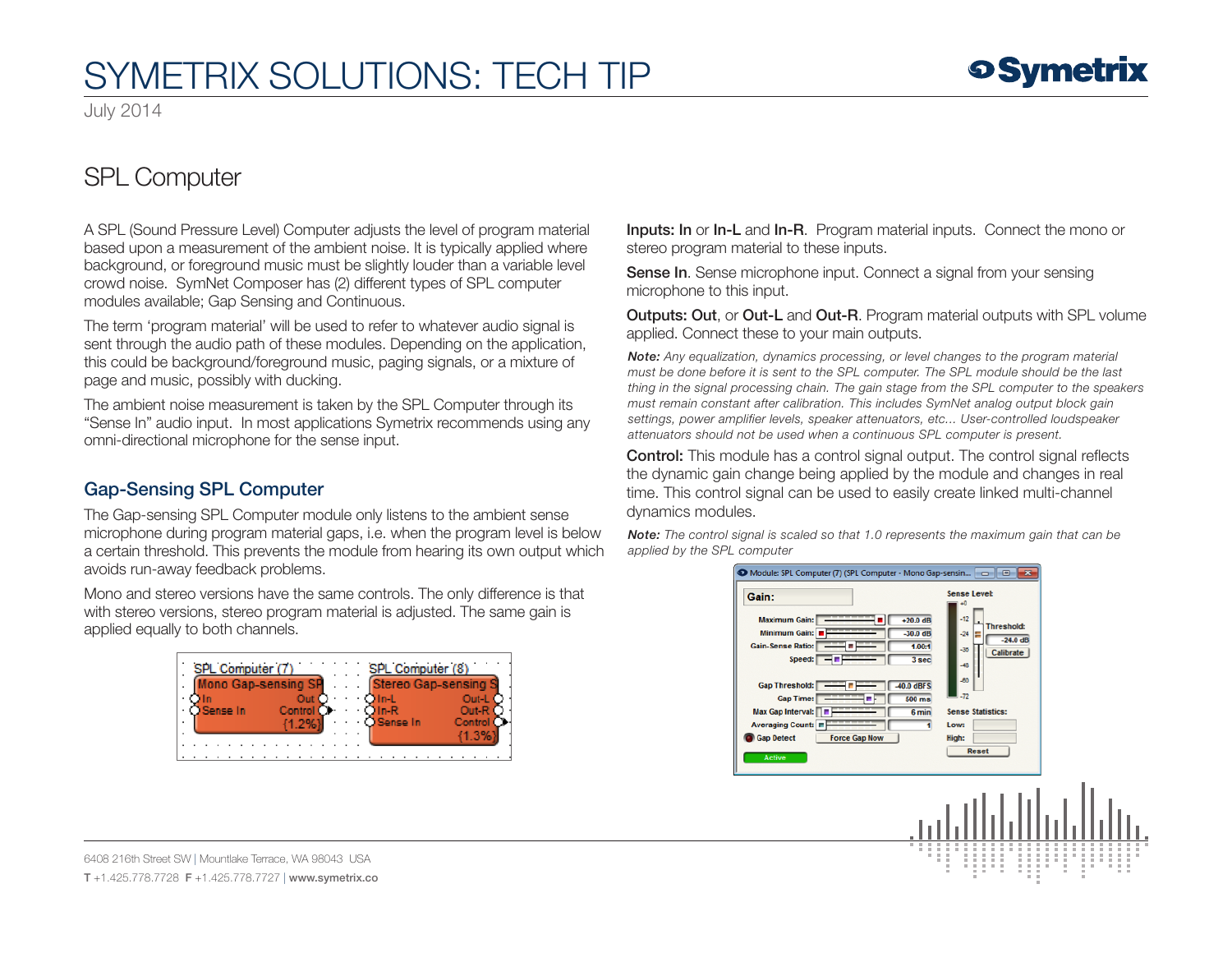#### Controls & Indicators:

Gain: The current gain being applied by the module (assuming it is "Active") is displayed at the top of the window.

Maximum Gain: dB that the SPL computer is allowed to apply to the signal. Use this control to put a limit on how loud the output can get with very loud ambient levels. Adjust using the slider or click in the text entry box to specify a numerical value.

Note: *The Maximum Gain cannot be set to a value less than the Minimum Gain.*

**Minimum Gain:** dB that the SPL computer is allowed to apply to the signal. Use this to put a limit on how soft the input can get with very quiet ambient levels. Adjust using the slider or click in the text entry box to specify a numerical value.

*Note: the Minimum Gain cannot be set to a greater than the Maximum Gain.*

Gain-Sense Ratio: Controls the change in gain versus the change in ambient level. Setting this to 1.0:1 means that for every 1dB increase/decrease in the ambient level, the SPLs gain is increased/decreased by 1dB. Higher values such as 2.0:1 mean that the gain is increased by more than the ambient increase, which allows out-shouting the crowd. A setting of 0.5:1 means that the gain is only changed by 0.5dB for every 1dB ambient change giving a more subtle effect.

Speed: Controls the rate in which the module changes the gain, specified in seconds. Longer times can cause a very gradual fade up or down in response to changing ambient levels.

Gap Threshold: Controls the level under which the program material must be in order for it to be considered a gap. When the program material is less than this level for at least the Gap Time, the Gap Detect LED will light and the SPL will respond to the ambient level. When the program material is above this level, the SPL will not make adjustments based on the ambient level. This level should be set so that the Gap Detect LED lights whenever the program material is soft enough that the ambient sense microphone does not pick up

a significant amount of program material, i.e. the ambient noise dominates the program pick-up. By positioning the sense microphone in order to minimize pick-up of the program material, a higher gap threshold can be set and then take sense measurements more often, e.g. in softer musical passages. If the program material has regular gaps (e.g. a paging signal or background music with clear breaks between songs) set this threshold quite low to just above the noise floor of the program material. In doing so, it will only be sensing during actual gaps in the music/paging signal.

Gap Time: Controls the length of time in milliseconds that the program material must be silent (below the gap threshold) to be considered a gap. This setting can be used to compensate for the reverberation time of a live room. It can prevent the algorithm from responding to the reverberation tail of a page or other program material. Settings in the 100-200ms range are good for most environments, though very live rooms may require settings of 1 second or more.

Max Gap Interval: If no gaps occur in the program material in this amount of time, the module forces a gap by momentarily muting the audio.

Averaging Count: Averages the number of designated sense readings before calculating a gain change. The Max Gap Interval is used as the sampling rate for the moving average.

Gap Detect LED: This LED lights when a gap is detected and the module is responding to the sense input.

Force Gap Now button: Pushing this button forces a gap a sense immediately by momentarily muting the audio.

Active button: When engaged, this button activates the module so that the gain adjustments are applied to the audio in the signal path. When inactive, SPL calculations are inhibited.

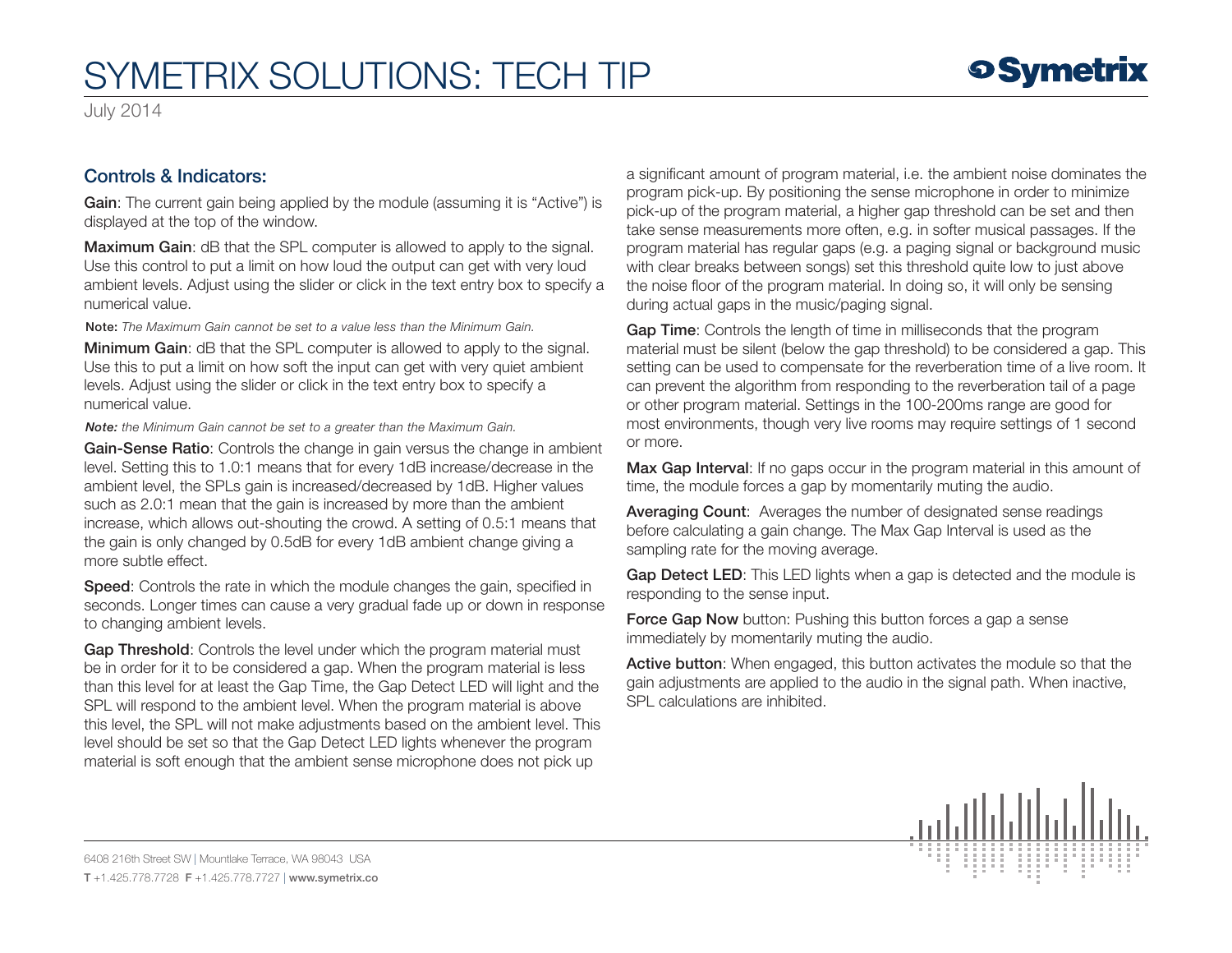#### Sense controls:

Threshold: The threshold sets the sense input level at which the module applies unity gain. This should be set to the average or typical ambient level of the room during calibration. The meter displays the average level of the sense input as a reference. Use the fader, or numerical entry to adjust the threshold.

Calibrate button: Forces the threshold to be set to the current meter reading. Ideally, calibration should be done with an average ambient level and no program material playing.

Sense Statistics: Shows the highest and lowest sense values logged since the last reset. Sense values are only logged during gaps.

Reset button: Clears statistic values. Use this feature to monitor the ambient noise levels in a room over time.

### Gap-Sensing SPL Composer Calibration Procedure:

When calibrating the Gap-Sensing SPL make sure no program material is playing. Use the Sense Level meter and Threshold fader to select and apply unity gain. Press the Calibration button to force the threshold to be set to the current meter reading. Once unity gain is set, adjust the faders for Maximum Gain (how much louder from unity gain should the SPL Computer be allowed to raise the program material gain), Minimum Gain (how much quieter should the SPL Computer be allowed to lower the program material gain), Gain-Sense Ratio, Speed, Gap Time, Max Gap Interval, and Averaging Count to achieve the desired performance of the SPL computer.

*Note: Maximum Gain will put a limit on how loud the output can get with very loud ambient levels, and Minimum Gain will put a limit on how soft the input can get with very quiet ambient levels. Maximum Gain cannot be set to a value less than the Minimum Gain, and Minimum Gain cannot be set to a greater than the Maximum Gain.*

### Continuous SPL Computer

Continuous SPL Computer listens to the ambient noise level and makes adjustments continuously. The Continuous SPL Computer can therefore be used in environments where there are no gaps in the program material. The module can also be used with program material that contains gaps, but it is recommended that the gap-sensing module be used instead. The gap sensing module is easier to calibrate, can make more appropriate adjustments according to crowd noise, and uses fewer DSP resources.

Mono and stereo versions have the same controls. The only difference is that with stereo versions, stereo program material is adjusted. The gain is applied equally to both channels.



Inputs: In or In-L and In-R. Program material inputs. Connect your mono or stereo program material (foreground/background music or page) to these inputs.

Sense In: Sense microphone input. Connect a signal from your sensing microphone to this input.

Freeze control signal input: This control signal input that can be used to inhibit SPL calculations and hence freeze the SPL gain at the current level. When the Freeze input is at or above 50%, the SPL gain will be frozen (though changes to the Output Trim will still take effect). This feature may be useful for example in some paging applications to prevent gain changes during a page. If this feature is not required, this input may be left open.

Outputs: Out or Out-L and Out-R. Program material outputs with SPL volume applied. Connect these to your main outputs.

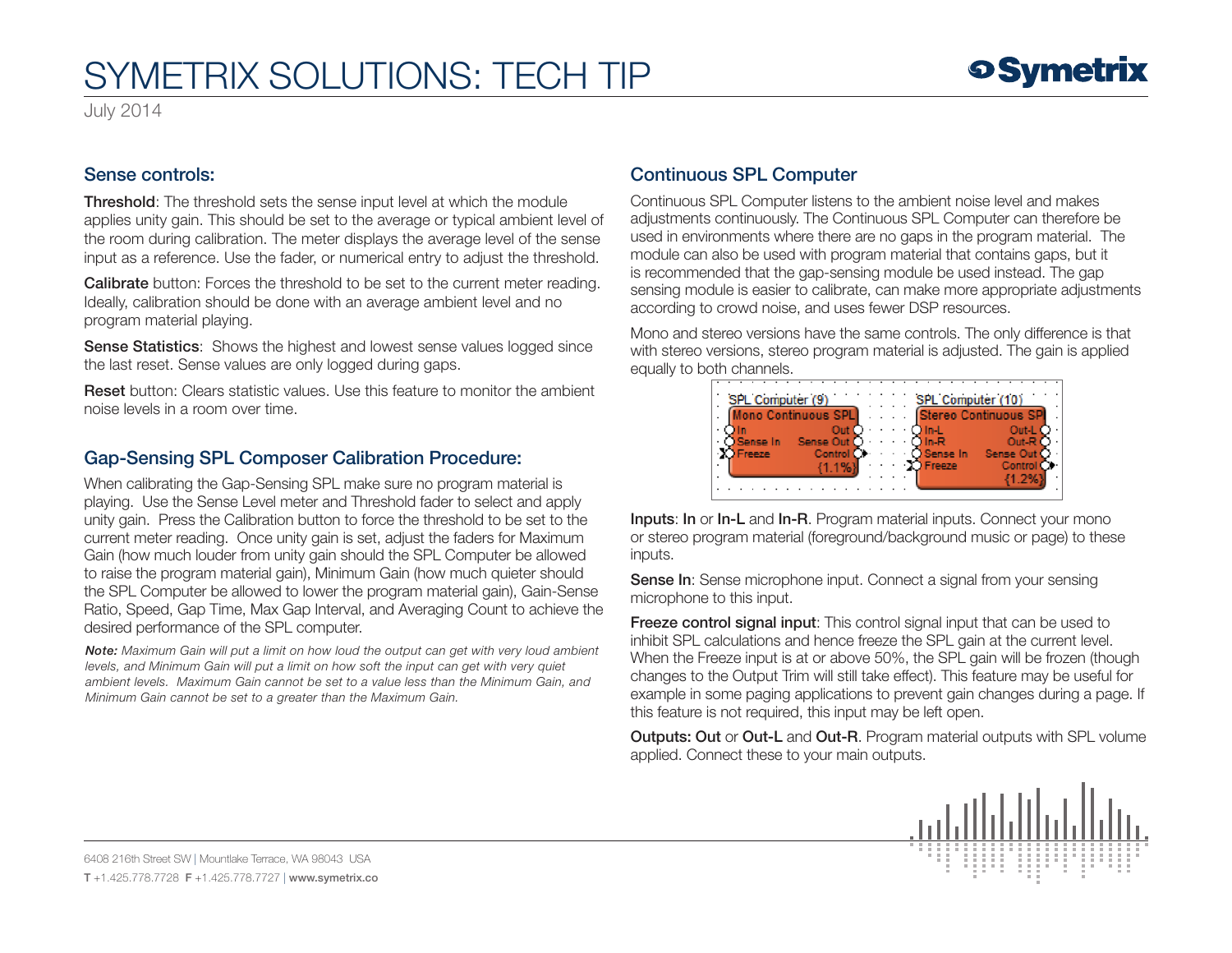July 2014

*Note: Any equalization, dynamics processing, or level changes to the program material must be done before it is sent to the SPL computer. The SPL module should be the last thing in the signal processing chain. The gain stage from the SPL computer to the speakers must remain constant after calibration. This includes SymNet analog output block gain settings, power amplifier levels, speaker attenuators, etc... User-controlled loudspeaker attenuators should not be used when a continuous SPL computer is present.*

Sense Out: This is the signal that the module is using to sense ambient level changes. It is the same signal as Sense In except filtered by a voice-band (300Hz - 4kHz band-pass) filter. This signal may be used as a diagnostic to hear what the module is hearing.

Control: The control signal reflects the dynamic gain change being applied by the module and changes in real time. This control signal can be used to easily create linked multi-channel dynamics modules.

*Note: The control signal is scaled so that 100% represents the maximum gain that can be applied by the SPL Computer.*

|                                                     | <b>Sense Level:</b><br>40 |
|-----------------------------------------------------|---------------------------|
| Gain:                                               | $-12$                     |
| <b>Maximum Gain:</b><br>$+20.0$ dB                  | $-24$<br>Calibrate        |
| <b>Minimum Gain:</b><br>$-20.0$ dB                  | $-36$                     |
| Default=.75:1<br>0.75:1<br><b>Gain-Sense Ratio:</b> | $-48$                     |
|                                                     | $-80$                     |
| <b>Up Speed:</b><br>5.0 <sub>sec</sub><br>Link      | $-72$                     |
| 5.0 <sub>sec</sub><br><b>Down Speed:</b>            | <b>Sense Statistics:</b>  |
| $+0.0$ dB<br>Trim:                                  | Low:                      |
|                                                     | High:                     |

### Controls & Indicators:

Gain: The current gain being applied by the module (assuming it is Active) including the output trim is displayed at the top of the window.

*Note: Before calibration, the display shows Gain: Not calibrated.*

Maximum Gain: dB that the SPL computer is allowed to apply to the signal. Use this to put a limit on how loud the output can get with very loud ambient levels. Adjust using the slider or click in the text entry box to specify a numerical value.

*Note: the Maximum Gain cannot be set to a value less than the Minimum Gain.*

**Minimum Gain:** dB that the SPL computer is allowed to apply to the signal. Use this to put a limit on how soft the input can get with very quiet ambient levels. Adjust using the slider or click in the text entry box to specify a numerical value.

*Note: the Minimum Gain cannot be set to a value greater than the Maximum Gain.*

Gain-Sense Ratio: Controls the change in gain versus the change in the ambient level. Setting this to 1.0:1 means that for every 1dB increase/decrease in the ambient noise level, the SPL's gain is increased/decreased by 1dB. Higher values such as 1.5:1 mean that the gain is increased by more than the ambient increase, which allows "out-shouting the crowd." A setting of 0.5:1 means that the gain is only changed by 0.5dB for every 1dB ambient change giving a more subtle effect. Use the lowest setting that works for your application, and *use caution with gain: sense ratios above 1:1, since these are more likely to be unstable.*

Up Speed: Controls the rate at which the module increases the gain, specified in seconds. Longer times can cause a very gradual fade up in response to increasing ambient levels. Technically, the time indicates how long it takes for the gain to change by 10dB, e.g. a setting of one second means a 10dB/ second gain change.

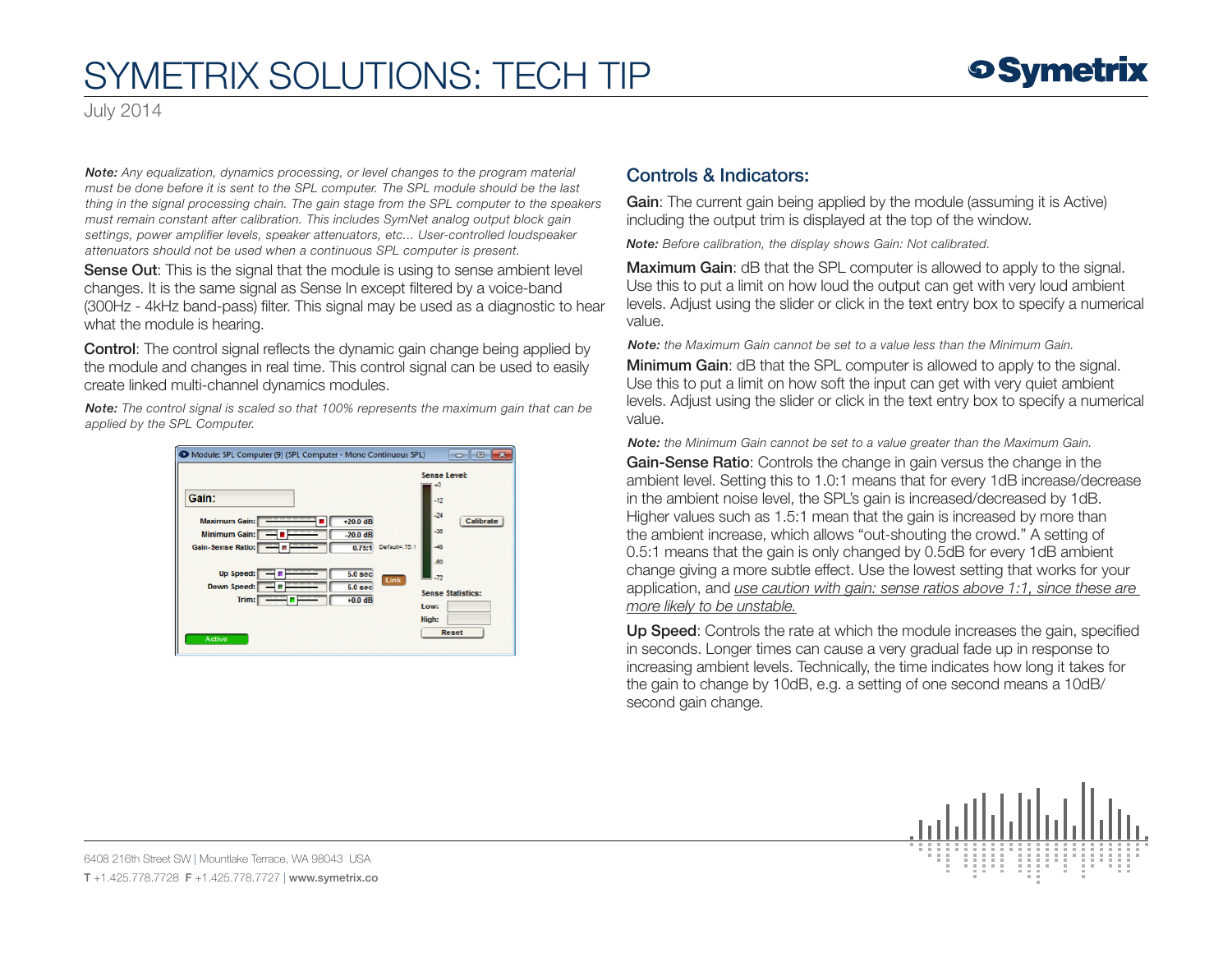July 2014

Down Speed: Controls the rate at which the module decreases the gain, specified in seconds. Longer times can cause a very gradual fade down in response to decreasing ambient levels. Technically, the time indicates how long it takes for the gain to change by 10dB, e.g. setting of one second means a 10dB/second gain change.

*Note: The settings of Up and Down Speed also have an effect the averaging time of the module. The lesser of the two speed settings is used to control the averaging time.*

Link button: When depressed, this button links the up and down speeds so that they can be moved together. This button only applies to changes made from SymNet Composer, not from external control. In many installations the up and down speeds will be the same. Separate controls are provided for situations where the noise level changes asymmetrically, e.g. a train terminal that fills slowly, but empties quickly.

Trim: This parameter allows for manual gain adjustments. This output trim is applied on top of the gain that the SPL algorithm dictates, i.e. the actual gain applied is the SPL calculated gain plus the output trim, limited by the maximum and minimum gain applied is the SPL calculated gain, plus the output trim, limited by the maximum and minimum gain settings. The effect of the output trim is indicated in the Gain display. Before and during calibration, this setting is ignored and treated as if it were set to zero. When the SPL calculations are frozen, changes to output trim will still take effect. If you need to give an end user some control over volume with an SPL computer module in use, this is the place to do it.

Active button: When engaged, this button activates the module so that the gain adjustments are applied to the audio in the signal path. When inactive, SPL calculations are inhibited, just as if the Freeze control input was on.

### Sense controls:

Sense Level Meter: This meter displays the current RMS level of the sense input as a reference.

Calibrate button: Press this button to initiate the calibration process. The SPL Calibration Wizard opens and steps you through calibration.

Sense Statistics: shows the highest and lowest sense values logged since the last reset. Sense values are logged continuously, and this value represents the raw sense input consisting of both ambient noise and program material pickup.

**Reset button:** Clears these values. Use this feature to monitor the ambient noise levels in a room over time.

### How the Continuous SPL Computer Works:

Since a continuous SPL computer makes adjustments while the program material is playing, it must be able to distinguish what is program material and what is ambient noise. In an ideal world, the SPL sense input would be a signal that contains nothing but ambient noise.. However, in the real world, physical constraints make this impossible. To determine how much of the signal at the sense inputs ambient noise vs. program material a calibration procedure is used. The calibration procedure makes a known change in the program level and measures the corresponding change in the sense input level. By comparing these values it determines the feedback gain, that is, the gain between the SPL outputs and the sense input. (For this reason, the gain between the SPL module outputs and the sense input should remain constant during and after calibration. Remember, a trim control on the Continuous SPL Computer allows for end user/integrator program material gain changes that will not negatively affect the calibrated operation) During normal operation, the SPL computer algorithm monitors its own output signal, and knowing the feedback gain, it knows how much of its own signal it is receiving back at the sense input. After accounting for that, the remaining signal at the sense input is the ambient noise component.

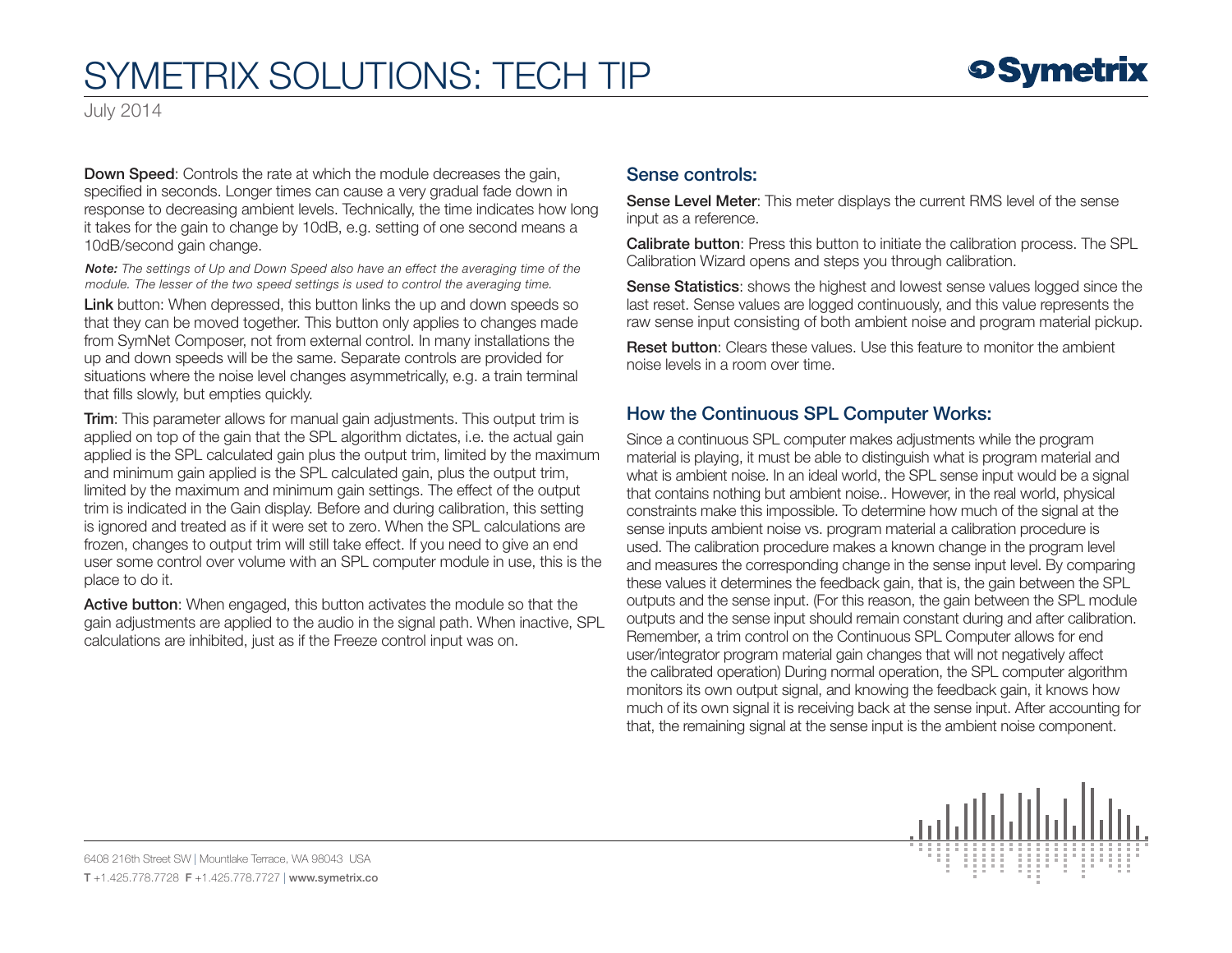

July 2014

#### Sense Input Considerations:

The sense input is typically generated by one or more microphones. If multiple microphones are used, mix them together before sending to the sense input. The microphones and speakers should be configured so that the microphones hear a maximum of ambient noise and a minimum of program material. Directional microphones with the speakers in their rejection axis may be useful. While the algorithm can discriminate between noise and program material within reason, the less program material pickup there is, the more accurate and stable operation will be. In the perfect situation with 100% ambient noise and 0% program material, gain adjustments will be perfectly accurate and stable. If the program material becomes louder than the ambient noise, the module's operation is degraded. It is recommended that the program material level be equal to the ambient noise level, or at worst be no more than 6dB louder than the ambient noise level for proper operation. In an extreme case where the sense microphone picks up nearly 100% music/page (0% ambient noise), the module will not be able to extract enough information to use for gain control and calibration will fail.

#### Continuous SPL Composer Calibration Procedure:

SymNet Composer steps you through calibrating the SPL Computer module. Calibration needs to be performed before the module will function. Before calibration, the module applies unity gain and the gain display shows "Gain: Not calibrated". (Gain: Not calibrated displayed on the Continuous version only.)



Calibration should be performed when the ambient noise level is at a typical volume. This noise level will become the unity gain point, i.e. the ambient noise level at calibration corresponds to unity gain by the module. Also, must have valid signals at both the "In" and "Sense In" inputs to calibrate. Make sure the microphone is working and generating a reasonable level, which can be verified using the Sense Level meter. Also make sure that there is typical program material preset as well. If program material is not available, use a pink noise generator as the program material. (In fact pink noise is a very good signal to calibrate with since it contains a broad range of frequencies and is at a constant level.) The program material should remain at a relatively constant level during the calibration procedure.

To initiate calibration, press the Calibrate button. The SPL Calibration Wizard opens, then walks through the calibration process. The first screen allows canceling out of the process if calibration was started accidentally. Hitting the Start button begins the calibration in earnest. The first thing that happens is that the gain is set to unity and measurements of the program and ambient noise levels are made. After this, adjust the Maximum Gain slider to the desired setting. You will hear the program audio increasing as you increase this setting. You should set the value to at least +6dB for the calibration procedure to work. (This maximum gain can be adjusted later if necessary.) After the maximum gain setting, hit the Next button. If calibration succeeds, a success message will be presented. If it fails, the reason for the failure will be listed. Some common examples are insufficient level at either the program or ambient inputs.

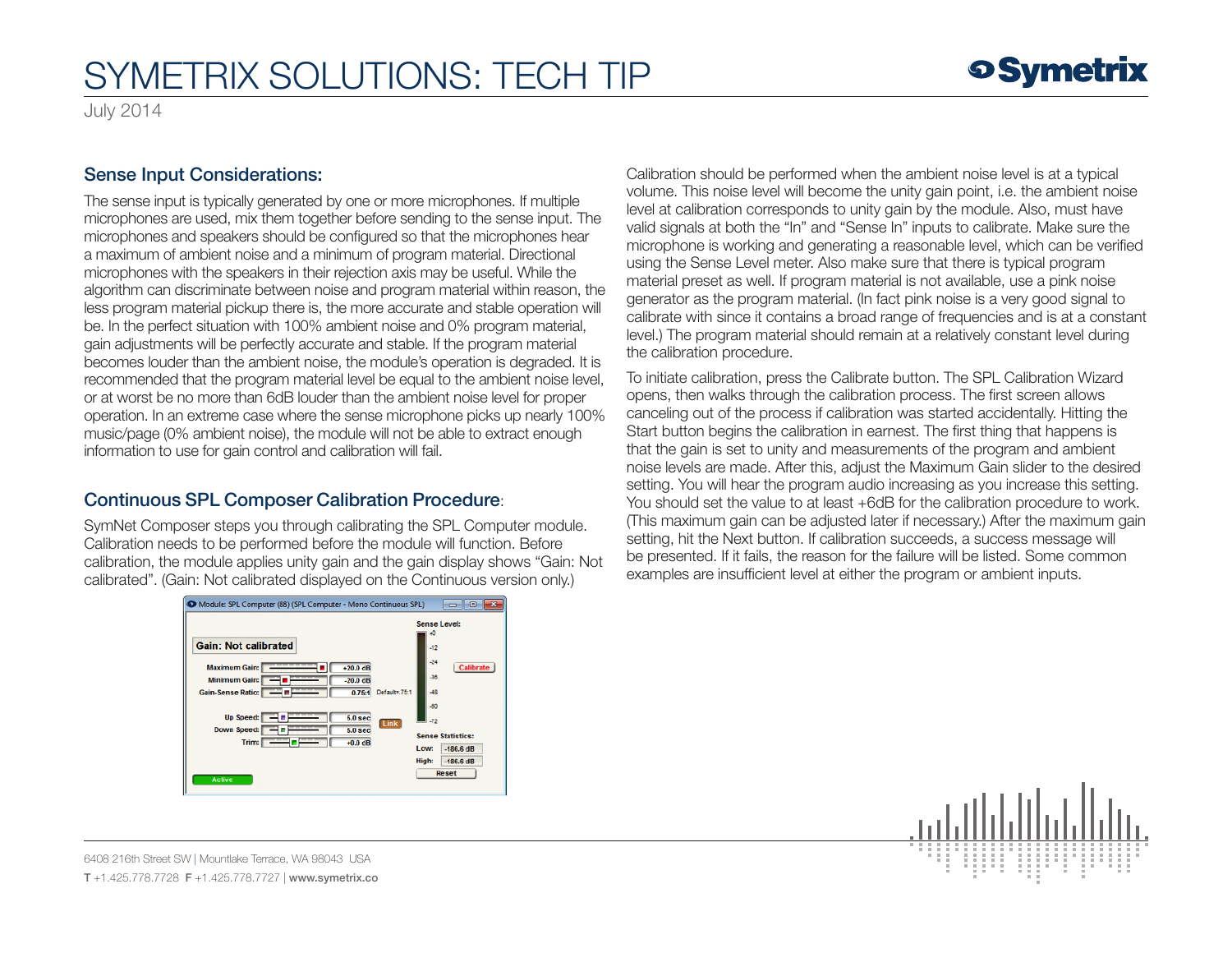

July 2014







The ambient noise level should remain constant during calibration so that the change due to the increased program material can be clearly heard. If during calibration, the crowd starts yelling or someone drops a platter of dishes, recalibrate!

Once calibration is performed, the calibration data will be retained even through re-downloading to the SymNet hardware. If the unit is due to be power cycled, be sure to check the "Last Known Operating State" bubble under Power On Control States in the Tools/Site Preferences dialogue of SymNet Designer, in order to retain the calibration settings through the power cycle.

In SymNet Composer go to Tools->Site Preferences and check the "Last Known Operating State" option for the Power On Control States section.

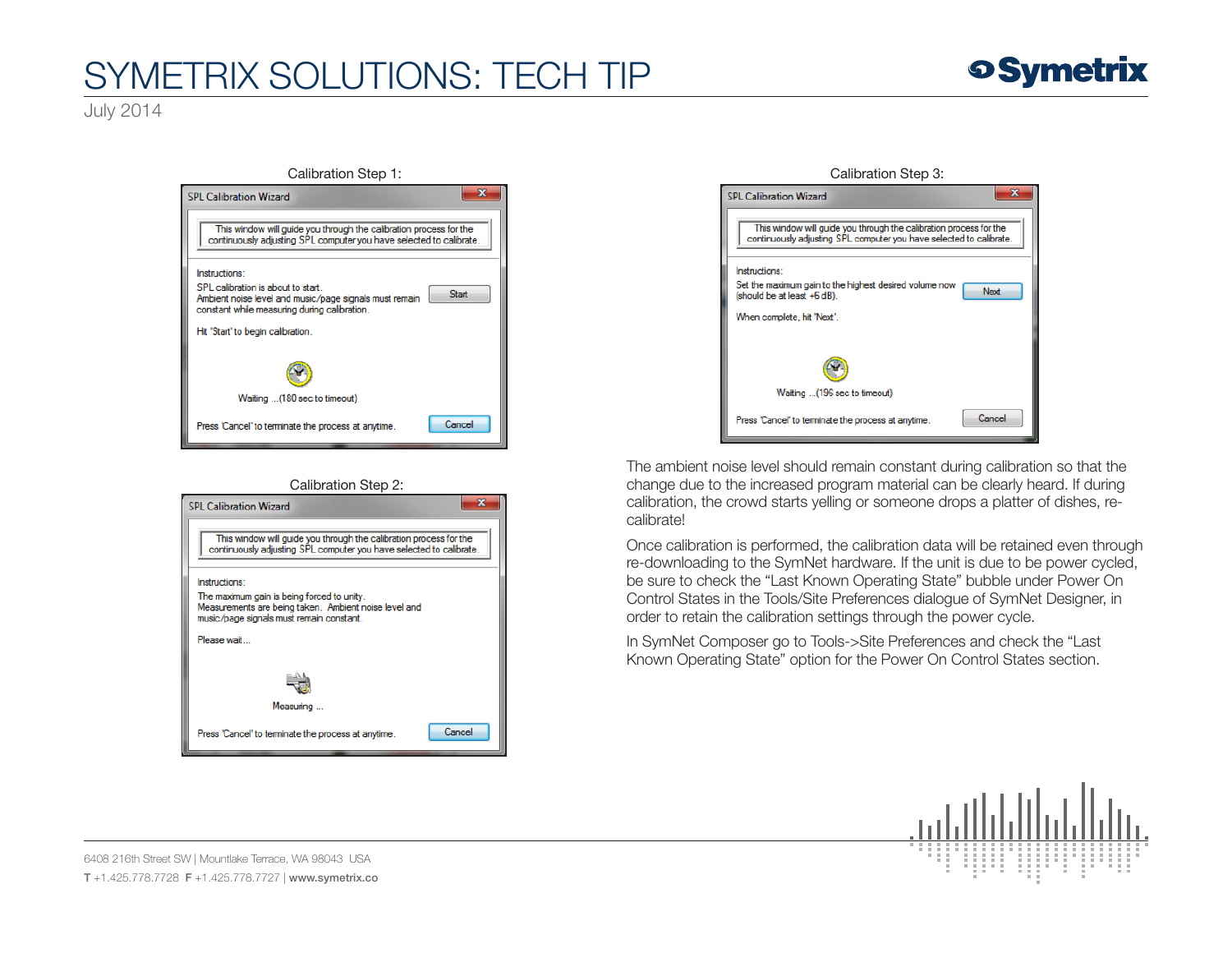July 2014

#### Tips for Difficult Situations:

Great efforts have been made to ensure that the Continuous SPL Computer module does not run-away, that is hear its own signal, increase the gain, leading to hearing more of its own signal, etc. until the gain becomes stuck at maximum. However, in difficult situations where the sense input contains a very large portion of program material, some instability may result. If the gain changes unpredictably or tends to get dramatically too loud or soft, try these tips.

- Re-calibrate. If anything in the sound system has changed since calibration, this may be throwing off the algorithm. Re-calibrating with normal ambient and program material levels will often fix the problem.
- Adjust the microphone/loudspeaker placement to minimize program material pickup. Fixing things acoustically is usually the best remedy. Switching to a directional microphone or adding sound-absorbing material may help. Get a rough idea of what the sense input is hearing just by listening to the Sense Out of the module. If there is a lot of program material and very little else, that is a sign of trouble. Also, at the end of calibration, some statistics are presented that give a more exact indication of noise vs. program material pickup.
- Use a lower Gain-Sense ratio. Lower ratios mean less potential for wild gain changes. Ratios above 1:1 should especially be used with caution. The default of 0.75:1 is good for many applications. Use the lowest ratio you can get away with.
- Use slower speeds. Using larger times for the up and down speeds causes the module to average out level changes over a longer period of time. The slower the speed, the more stable the module will be. Use the slowest speeds that can get away with. Also, if the module is tending to increase gain too much, try making the Down Time shorter than the Up time.
- Flatten the frequency response in the path from SPL output to sense input. (This is an advanced technique and usually isn't necessary.) The more closely the picked up program material appearing at the sense input matches the program material leaving the SPL module outputs, the more accurate and stable the module will be. First tune the room suing an equalizer so the main loudspeaker outputs are relatively flat. Compensate for the frequency response of the sense microphone by putting an equalizer on the sense input signal. Send pink noise, swept sine waves, or whatever method normally used to tune a room through the SPL computer module. Then adjust the sense input equalizer so that the signal going to the sense input is as flat as possible in the region from about 250Hz-5kHz. This should ideally be done in a quiet room.
- If there is some situation where a priority page could be present through the system at a very high level, freeze the SPL gain during the page. The Freeze control signal input is provided for this purpose. A level detector or other control logic module could be used to detect when the page is happening and freeze the level of the program material.

#### Continuous SPL Technical Notes:

If the calibration procedure succeeds, some statistics are presented showing parameters measured during calibration. These are intended to be diagnostics to help tech support solve problems, but a brief description is given here for the curious. The Music/page level and Noise level values tell how much of the sense signal was calculated to be program material (music/page) vs. ambient noise during the unity gain portion of calibration. Ideally, the noise should be louder than the music page, and the greater the difference the better the module will work. This number can give an indication of how well the microphones are placed to hear the ambient noise and reject the program material.

A feedback gain parameter in dB is also presented. This shows the overall "loop gain" from the SPL module output, through the loudspeakers, through the sense microphones, and back to the SPL module sense input.